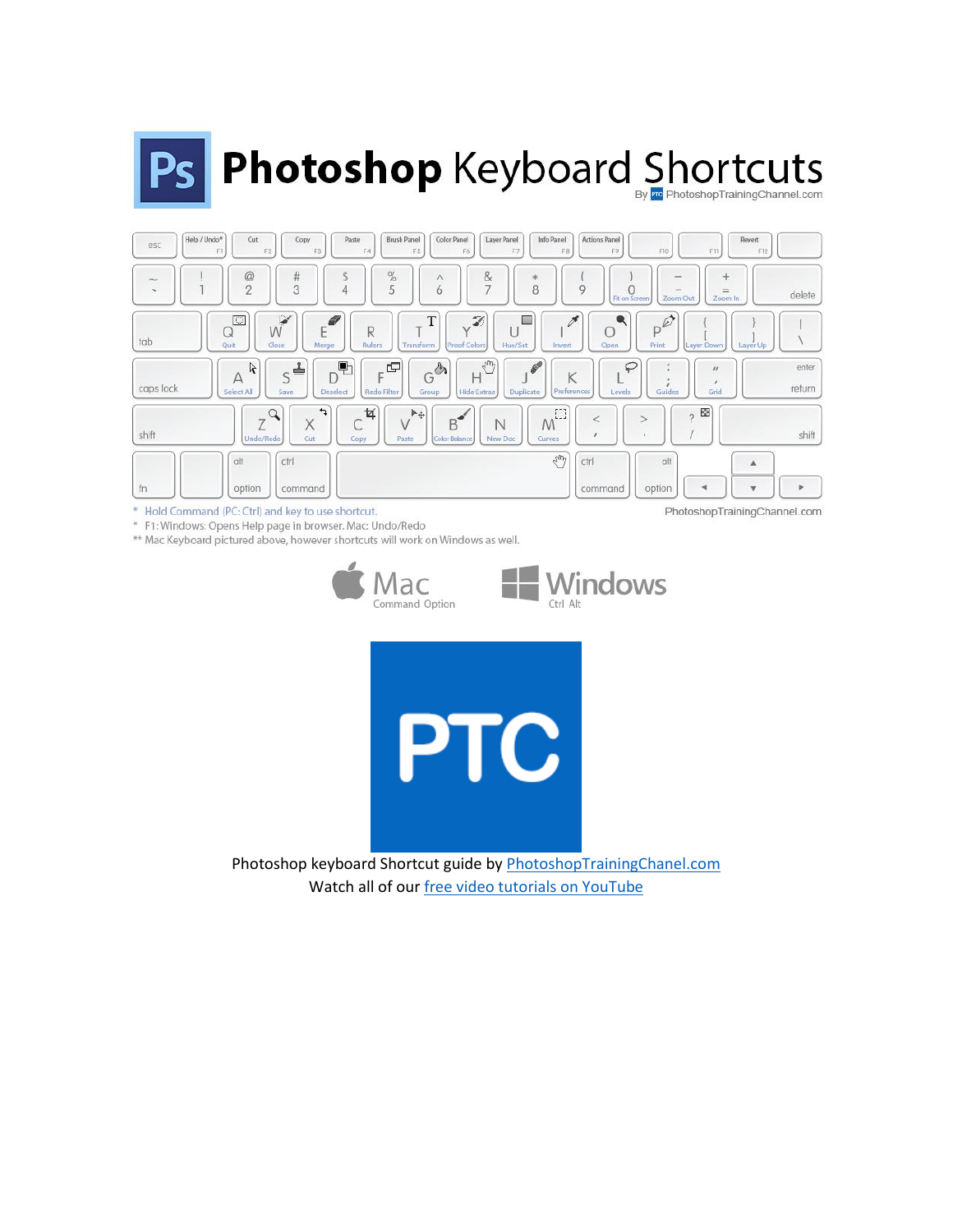# **Using This Photoshop Keyboard Shortcuts Guide**

Although the pictured keyboard above is a Mac Keyboard, all of these Photoshop keyboard shortcuts will work for Windows as well.

#### **Simply make the following substitutions:**

Mac: Command = Windows: Ctrl Mac: Option = Windows: Alt Mac: Delete = Windows: Backspace Mac: Control = Windows: Right-Click

# **Must-Know Keyboard Shortcuts**

The following are 22 of my most commonly used Photoshop Keyboard shortcuts. These are simple commands that are pretty easy to pull off, and they will certainly speed up your productivity and workflow.

**Save As**: Command Shift S **Save for Web**: Command Shift Option S **Undo**: Command Z **Step Back**: Command Option Z **Duplicate**: Command J **Duplicate all visible Layers**: Command Shift Option E **Hide Extras**: Command H **Full-screen**: F **Default Colors**: D (black and white) **Flip Foreground and Background colors**: X **Hand tool while in another tool**: Hold Spacebar **Fill with Background color**: Command Delete **Fill with Foreground color**: Option Delete **Open Fill dialog box**: Shift Delete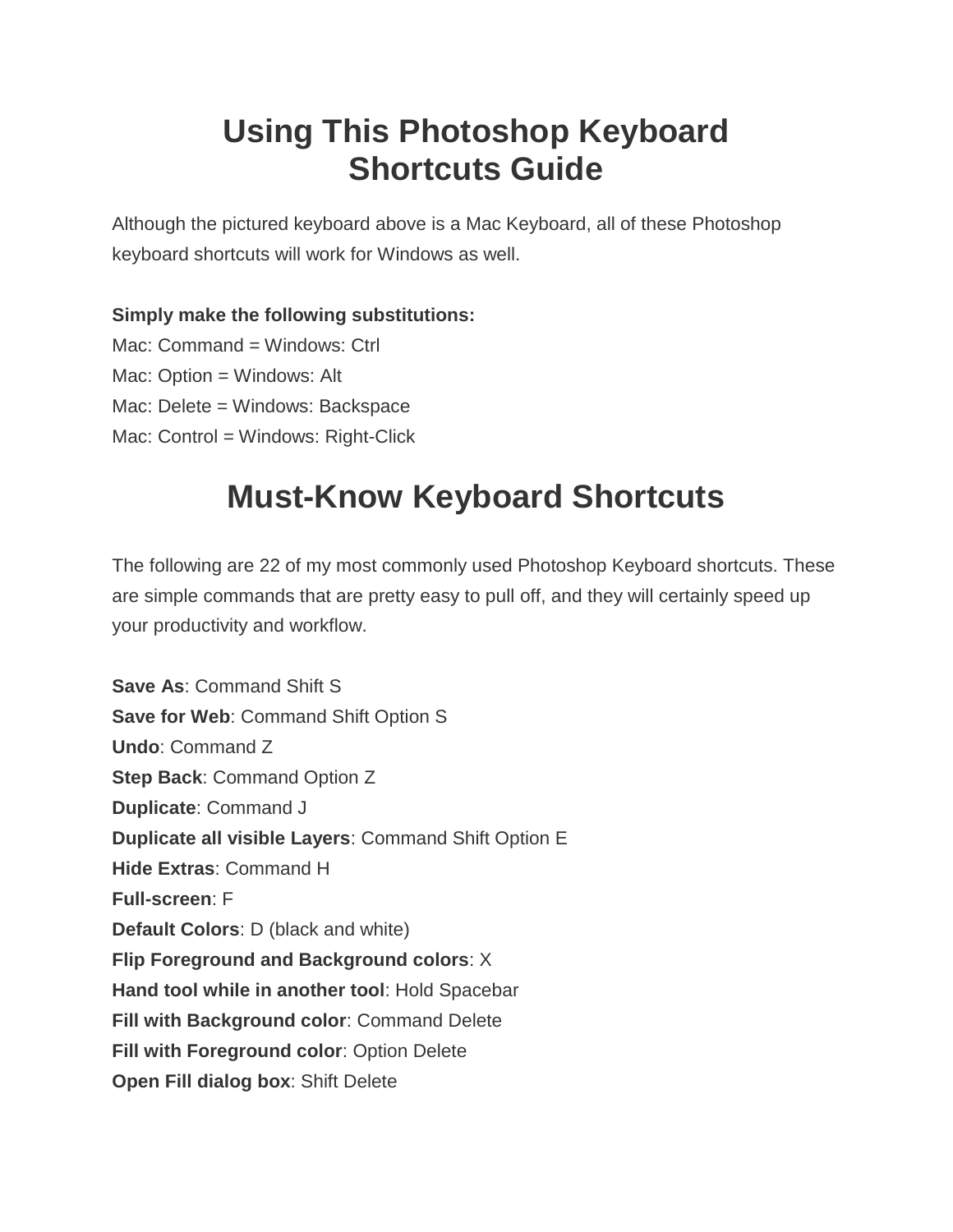**Decrease/Increase Brush Size**: [ or ] **Deselect**: Command D **Restore Last Selection**: Shift Command D **Move tool while in painting tool**: hold Command **Eyedropper while in any paint tool**: hold Option **Cross-Hair Cursor on any painting tool**: Caps Lock **Lock transparent pixels**: / (back slash) **Commit edits when typing**: Command Return

# **Number Pad Keyboard Shortcuts**

Although the number pad pictured to the right is from a Mac Keyboard, all of the Photoshop keyboard shortcuts will work for Windows as well.

#### **Layer Opacity & Tool Opacity**:

10% : 1 20% : 2 30% : 3

40% : 4 50% : 5 60% : 6

70% : 7 80% : 8 90% : 9

100% : 0

**Do a combination of keys for a specific** 

**percentage**. (i.e. 1 and 2 for 12% opacity)

**Flow**: Shift (and same as above)

**Fit To Screen**: Command 0

**Actual Pixels (100%)**: Command 1

**Load Channel as a selection**: Option Command 3 (red), 4 (green), 5 (blue)

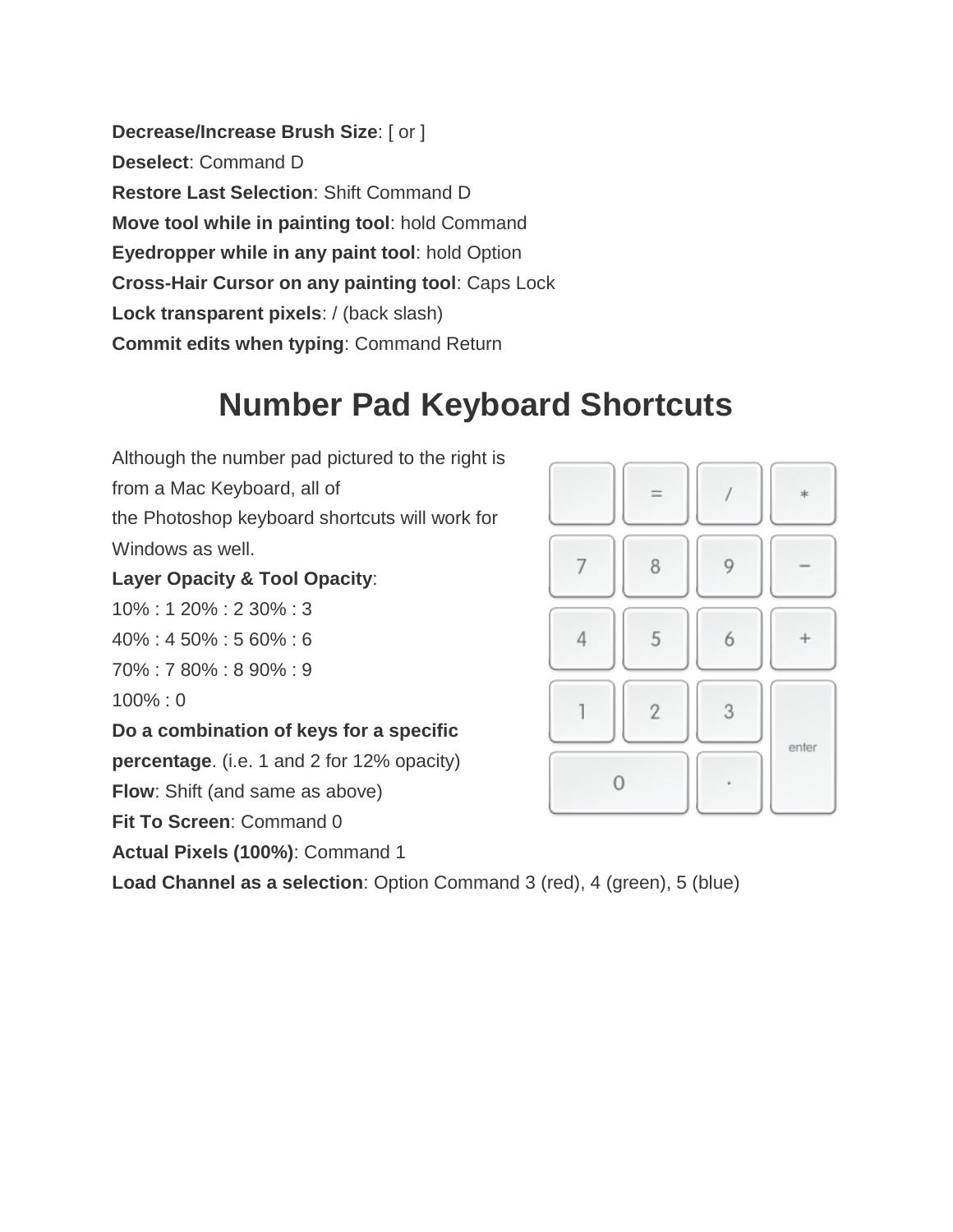# **Arrow & "Other Keys" Keyboard Shortcuts**

The Arrow & the "other" keys are found in between the "typewriter" keys and the numeric keypad. These Photoshop keyboard shortcuts are used mostly for moving objects, or moving the screen to a different point.

When the Move tool is active press any of the arrow keys to **move 1 pixel** in that direction. Hold Shift to **move 10 pixels** at a time.

**If the Move tool is not active** hold Command and then tap on the arrow keys,and hold shift to move 10 pixels at a time.

**Move duplicate of selection 1 px**: Command Option (any of the 4 arrow keys) **Move duplicate of selection 10 px**: Command Option Shift (any of the 4 arrow keys)

#### **Other" Keys:**

**Move view to upper-left corner**: Home **Move view to lower-right corner**: End **Scroll up 1 Screen**: Page Up **Scroll down 1 screen**: Page Down **Scroll left 1 screen**: Command Page Up **Scroll right 1 screen**: Command Page Down *(Hold Shift in any of the four above to move by 10 units)*



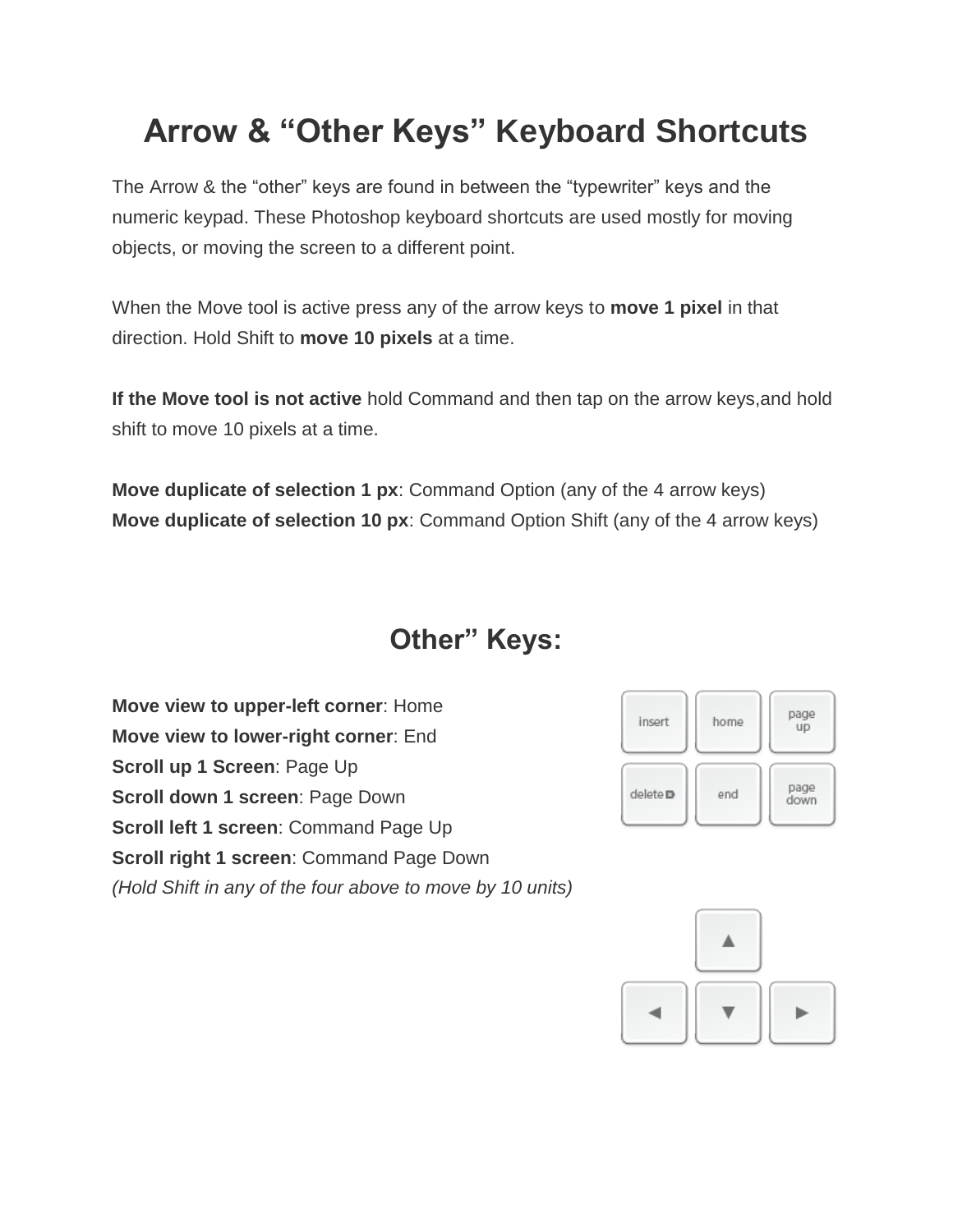# **Painting Keyboard Shortcuts**

The Painting Photoshop keyboard shortcuts work with any painting or brush tools.

**Fill with background color**: Command Delete (Shift Command Delete to fill only opaque pixels) **Fill with foreground color**: Option Backspace (Shift Option Delete to fill only opaque pixels) **Fill dialog box**: Shift Backspace **Sample as background color**: Option (w/ Eyedropper) **Move tool while in any painting tool**: hold Command **Eyedropper while in any paint tool**: hold Option **Cross-Hair cursor**: Caps Lock **Decrease/Increase Brush Size**: [ or ] **Decrease/Increase Hardness of Brush: Shift [ or Shift ] Switch between preset Brushes**: < or > **Erase to History source state**: Option Eraser Tool **Cycle through blend modes: Shift + or Shift -**

# **Selection Keyboard Shortcuts**

**Select All**: Command A **Select all Opaque Pixels**: Command click on Layer Thumbnail **Inverse**: Shift Command I **Deselect**: Command D **Restore Last Selection**:Command Shift D **Feather Selection**: Shift F6Draw Marquee from Center: Hold Option **Add to a Selection**: Shift **Subtract from a Selection**: Option **Intersect with a Selection**: Shift-Option **Move Selection (in 1-pixel Increments)**: Arrow Keys **Move Selection (in 10-pixel Increments)**: Shift Arrow Keys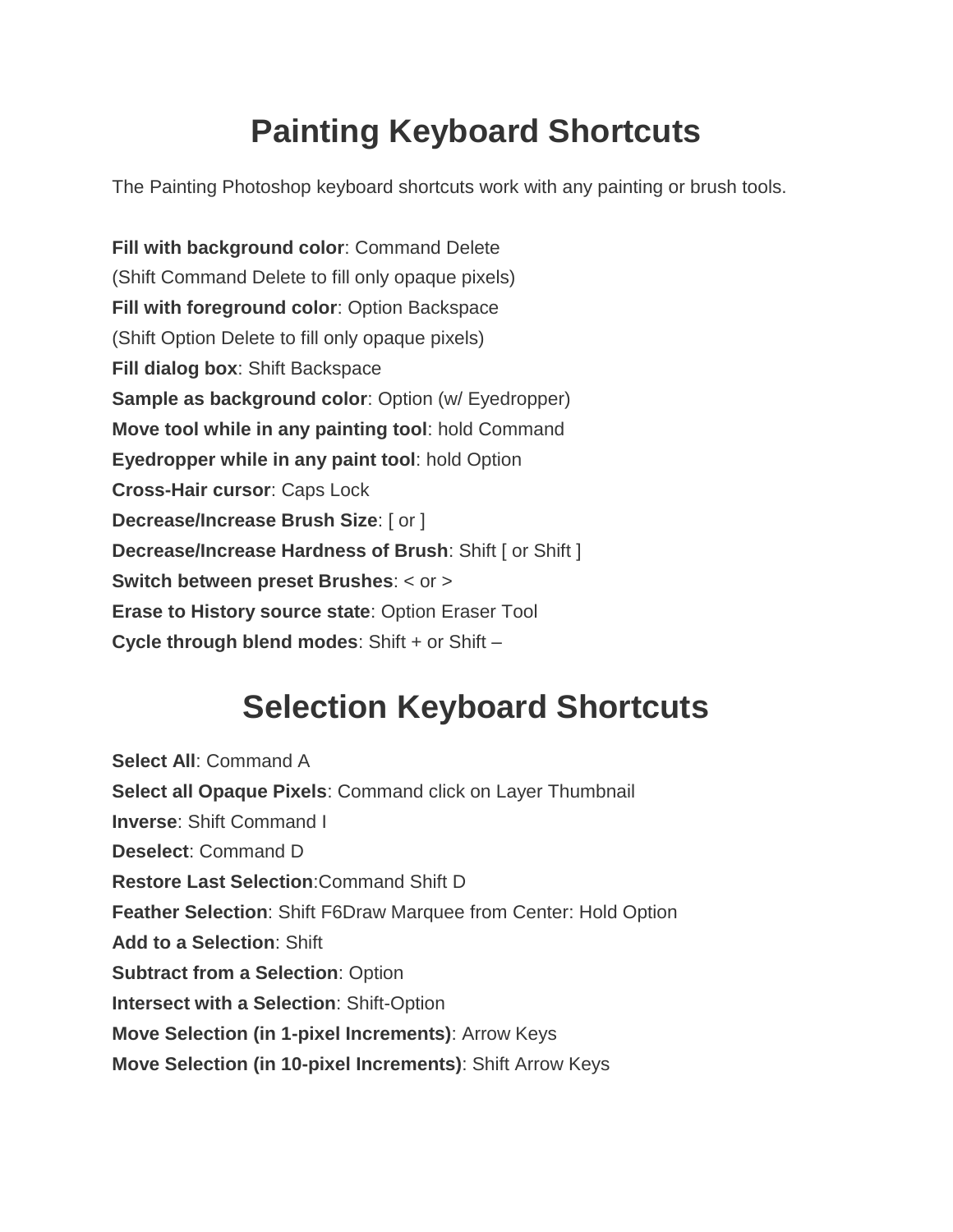**Move Marquee while drawing selection**: Hold Space **Select layer luminosity:** Command Option Shift ~ (2 on Windows)

# **Type Tool Keyboard Shortcuts**

**Align Center**: Command Shift C **Align Left**: Command Shift L **Align Right**: Command Shift R **Justify par., left aligns last line**: Command Shift J **Justify par., force the last line**: Command Shift F **Justify paragraph**: Command Shift F **Bold / Faux Bold**: Command Shift B **Italic / Faux Italic**: Command Shift I **Underline**: Command Shift U **Small Caps**: Command Shift H **Show Hide Selection**: Command H **Auto leading**: Command Shift Option A **0 for tracking**: Command Control Shift Q **All Caps (on/off)**: Command Shift K **Hyphenation (on/off)**: Command Option Shift H

## **Blend Mode Keyboard Shortcuts**

**Cycle through blending modes**: Shift + or Shift – **Normal**: Shift Option N **Dissolve**: Shift Option I **Behind (Brush tool only)**: Shift Option Q **Clear (Brush tool only)**: Shift Option R **Darken**: Shift Option K **Multiply**: Shift Option M **Color Burn**: Shift Option B **Linear Burn**: Shift Option A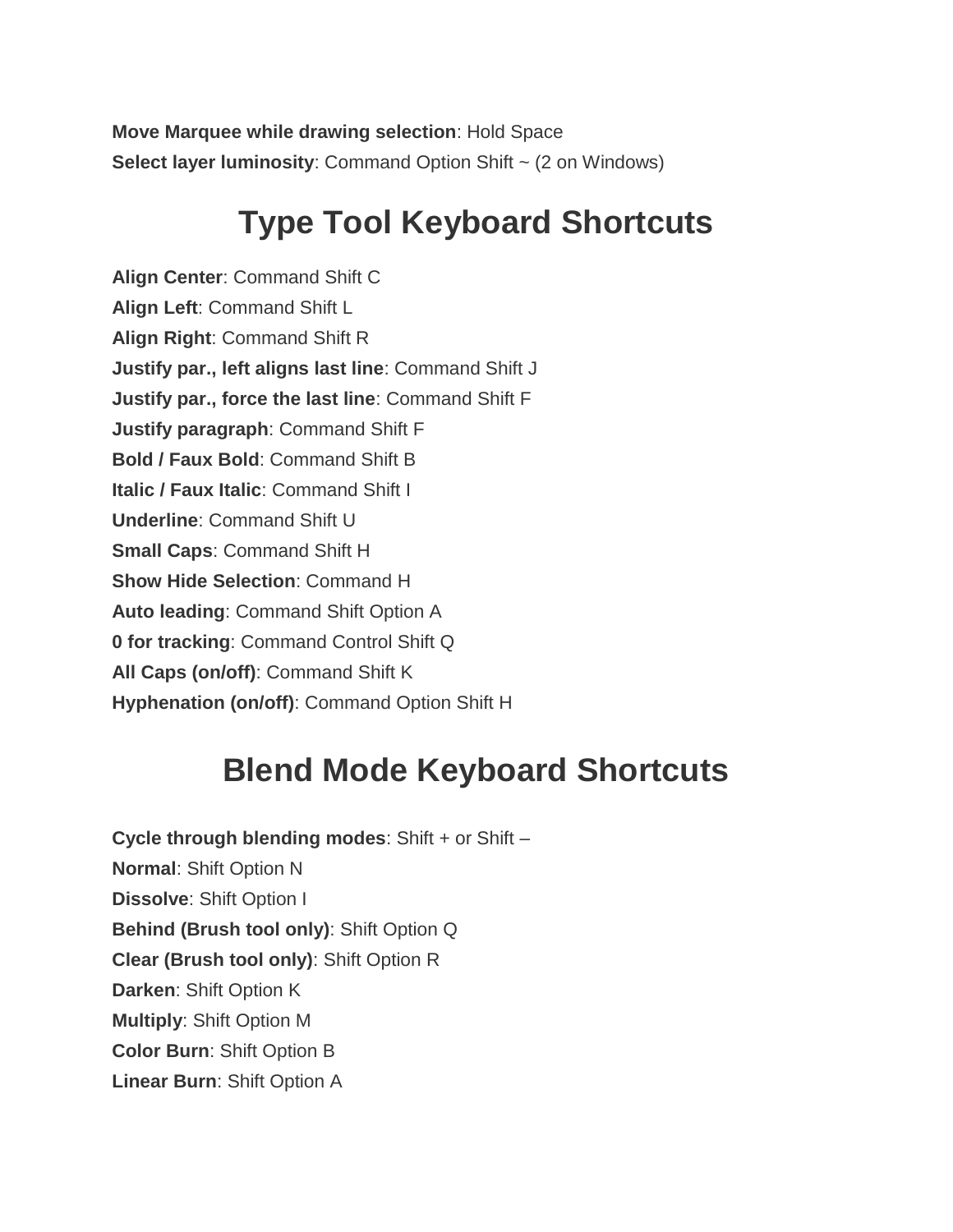**Lighten**: Shift Option G **Screen**: Shift Option S **Color Dodge**: Shift Option D **Linear Dodge**: Shift Option W **Overlay**: Shift Option O **Soft Light**: Shift Option F **Hard Light**: Shift Option H **Vivid Light**: Shift Option V **Linear Light**: Shift Option J **Pin Light**: Shift Option Z **Hard Mix**: Shift Option L **Difference**: Shift Option E **Exclusion**: Shift Option X **Hue**: Shift Option U **Saturation**: Shift Option T **Color**: Shift Option C **Luminosity**: Shift Option Y **Desaturate Sponge tool**: Shift Option D **Saturate Sponge tool**: Shift Option S **Threshold for bitmap images**: Shift Option N

# **Other Useful Keyboard Shortcuts**

**Switch between open documents**: Command Tab **Redo Last Filter**: Command F **Opens Last Filter Dialog Box**: Command Option F **Reset Dialog Box**: Hold Option, Cancel turns into Reset **Repeat last Transformation**: Command-Shift-T **Highlight Fields in Options bar**: (n/a for all tools) Enter **Canvas Size Dialog Box**: Command Option C **Image Size Dialog Box**: Command Option I **Show/hide panels and Tool bar**: Tab **Show/hide panels**: Shift Tab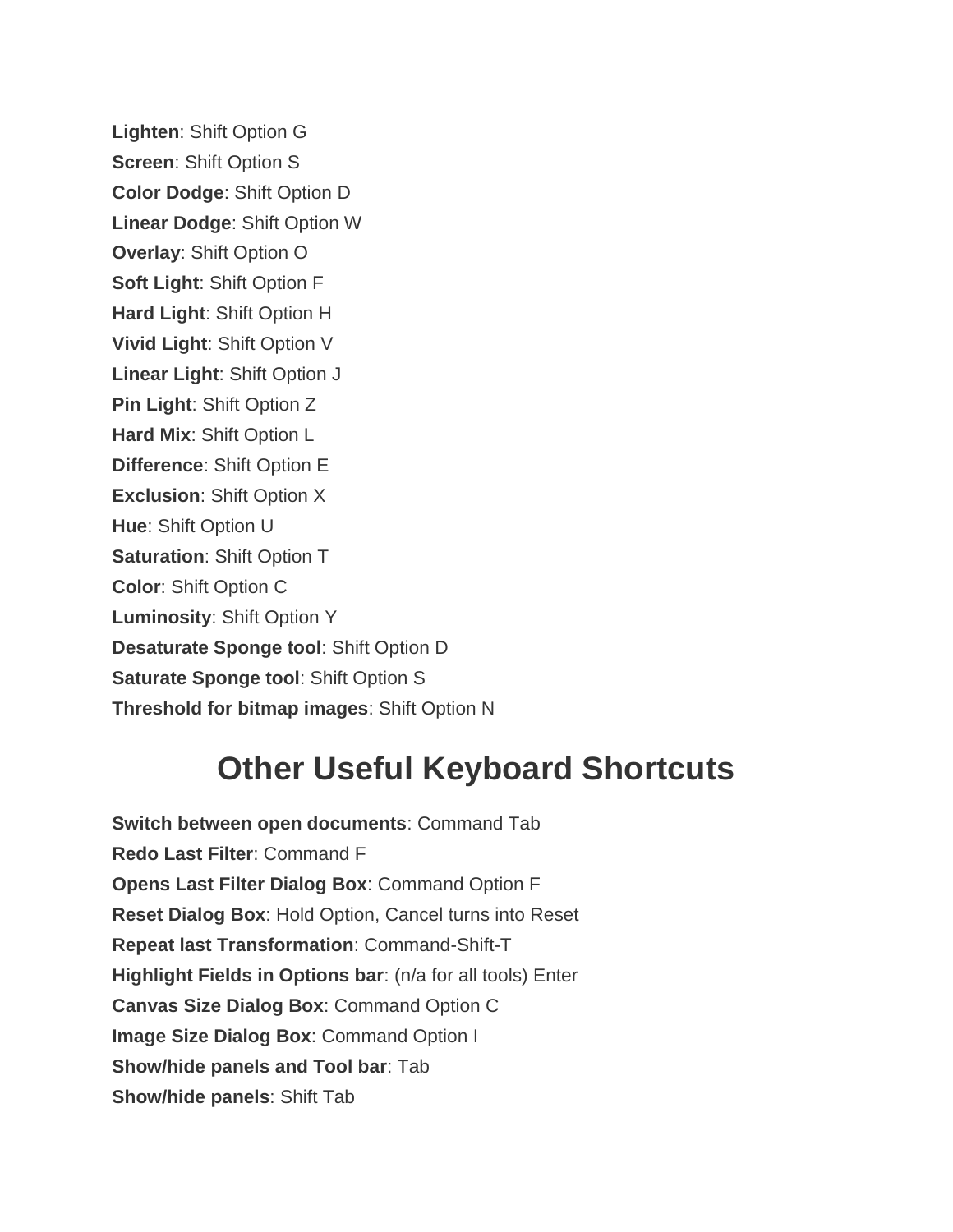**Don't Snap object edge while moving**: Hold Control **Hide all other layers**: Option click on the visibility icon **Change the Range of the Dodge or Burn Tools**: (Dodge or Burn Tool must be active) **Shadows**: Shift Option S **Midtones**: Shift Option M **Highlights**: Shift Option H **Keyboard Shortcuts panel**: Command Option Shift K *To check or set your own custom shortcuts*

# **Shortcuts After Photoshop CS6**

#### **Blur gallery (Field, Iris, Tilt-Shift)**

**Temporarily hide on-canvas UI**: H **Temporarily show blur mask**: M

## **Liquify**

**Load Last Mesh**: M **Mirror Tool**: X

## **Crop Tool**

**Commit crop**: Return **Cancel crop**: Esc **Switch crop box orientation** (portrait or landscape): X **Reset crop box**: Backspace or Delete **Hide and show cropped area**: / **Create new crop box**: Shift Drag **Constrain proportions**: Shift drag corner handle **Invoke Straighten tool**: Command **Prevent crop box from shrinking**: Command rotate **Temporarily disable snap to edge**: Command drag